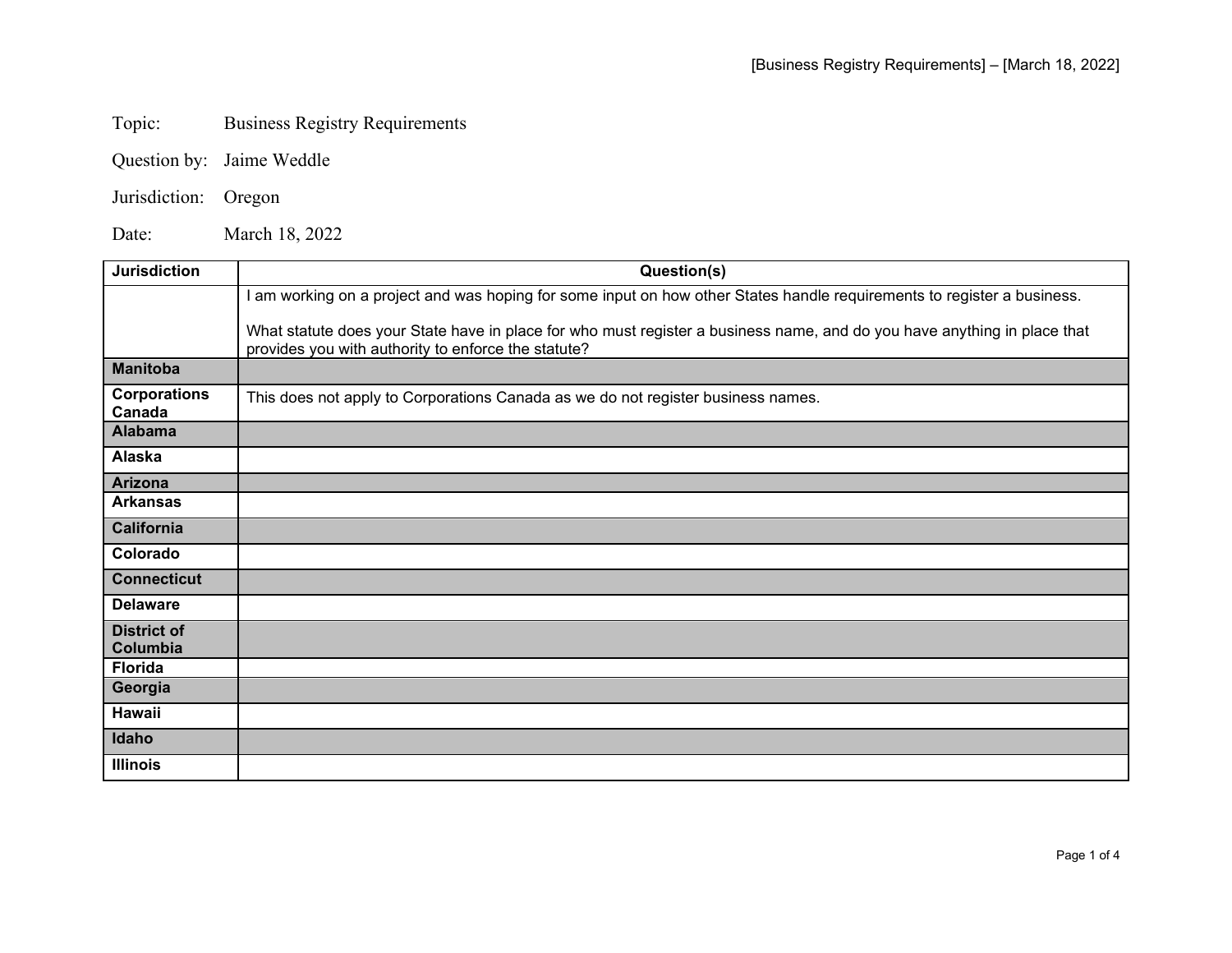| <b>Jurisdiction</b>  | Question(s)                                                                                                                                                                                                                                                                                                                                                                                                                                                                                 |
|----------------------|---------------------------------------------------------------------------------------------------------------------------------------------------------------------------------------------------------------------------------------------------------------------------------------------------------------------------------------------------------------------------------------------------------------------------------------------------------------------------------------------|
|                      | am working on a project and was hoping for some input on how other States handle requirements to register a business.                                                                                                                                                                                                                                                                                                                                                                       |
|                      | What statute does your State have in place for who must register a business name, and do you have anything in place that<br>provides you with authority to enforce the statute?                                                                                                                                                                                                                                                                                                             |
| Indiana              | For domestic entities, the statute is simply written with the requirements that are necessary to form.                                                                                                                                                                                                                                                                                                                                                                                      |
|                      | For foreign entities, the statute states that a foreign entity doing business in Indiana must register with the SOS. It also has a<br>list of exceptions to the general rule. It is up to the business to determine if they are required to register. If a foreign entity<br>were doing business in Indiana without registering, and we received a complaint, we would refer the matter to the AG's office.                                                                                 |
|                      | Indiana Code requires businesses to file assumed names (DBAs) that differ from their legal name.                                                                                                                                                                                                                                                                                                                                                                                            |
|                      | Relating to enforcement we have the authority to send interrogatories. Depending on the outcome we can remove a filing from<br>the record or administratively dissolve/revoke the business. We typically use this authority in relation to fraud complaints.<br>Address or personal information being used on a business without consent is most frequent. 99.9% of the time the<br>interrogatories are not answered and it allows us to remove the filing/business from the public record. |
| <b>lowa</b>          |                                                                                                                                                                                                                                                                                                                                                                                                                                                                                             |
| <b>Kansas</b>        |                                                                                                                                                                                                                                                                                                                                                                                                                                                                                             |
| Kentucky             |                                                                                                                                                                                                                                                                                                                                                                                                                                                                                             |
| Louisiana            |                                                                                                                                                                                                                                                                                                                                                                                                                                                                                             |
| <b>Maine</b>         |                                                                                                                                                                                                                                                                                                                                                                                                                                                                                             |
| <b>Maryland</b>      |                                                                                                                                                                                                                                                                                                                                                                                                                                                                                             |
| <b>Massachusetts</b> |                                                                                                                                                                                                                                                                                                                                                                                                                                                                                             |
| <b>Michigan</b>      |                                                                                                                                                                                                                                                                                                                                                                                                                                                                                             |
| <b>Minnesota</b>     |                                                                                                                                                                                                                                                                                                                                                                                                                                                                                             |
| <b>Mississippi</b>   |                                                                                                                                                                                                                                                                                                                                                                                                                                                                                             |
| <b>Missouri</b>      |                                                                                                                                                                                                                                                                                                                                                                                                                                                                                             |
| <b>Montana</b>       |                                                                                                                                                                                                                                                                                                                                                                                                                                                                                             |
| <b>Nebraska</b>      |                                                                                                                                                                                                                                                                                                                                                                                                                                                                                             |
| <b>Nevada</b>        |                                                                                                                                                                                                                                                                                                                                                                                                                                                                                             |
| <b>New Hampshire</b> |                                                                                                                                                                                                                                                                                                                                                                                                                                                                                             |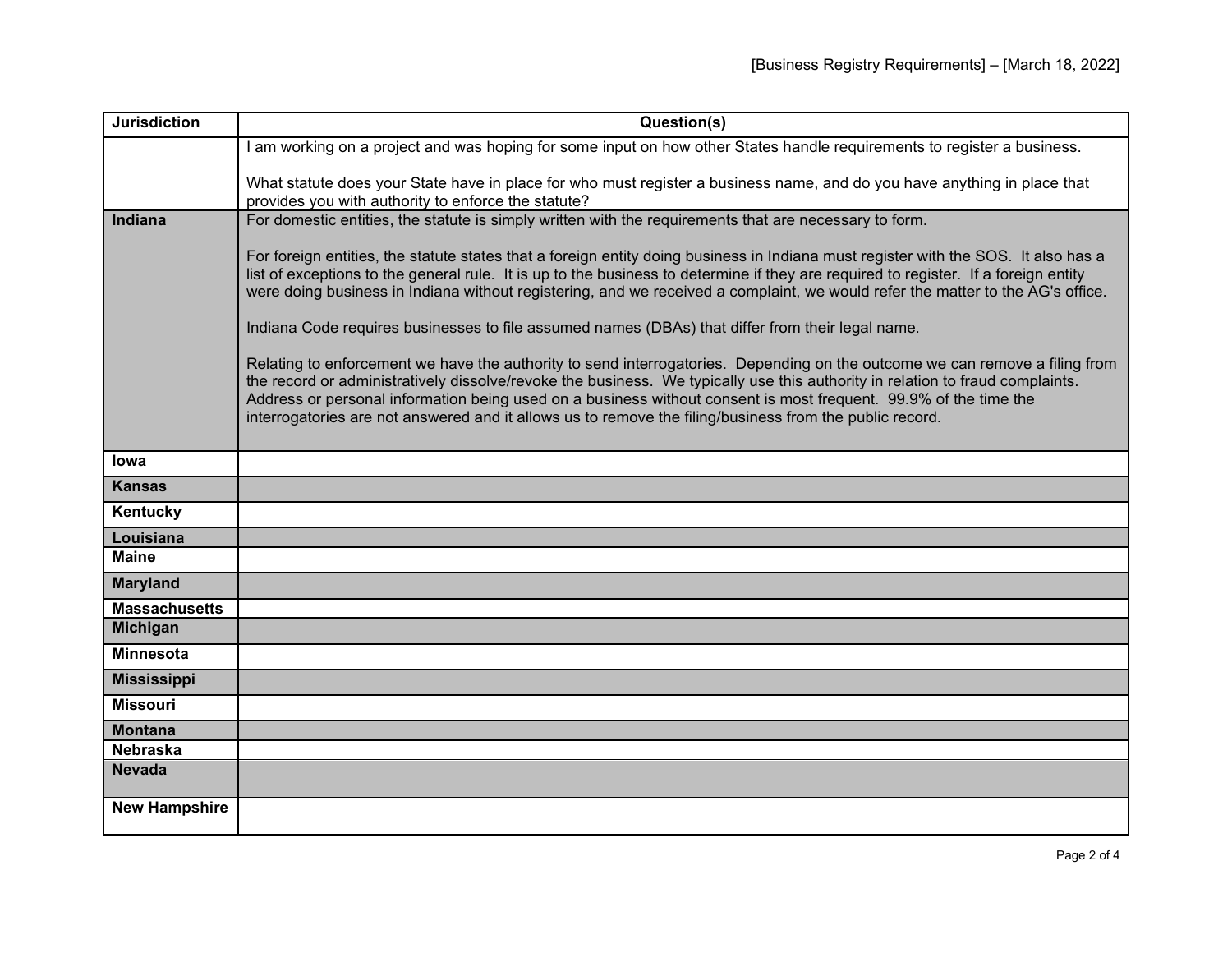| <b>Jurisdiction</b>   | Question(s)                                                                                                                                                                     |
|-----------------------|---------------------------------------------------------------------------------------------------------------------------------------------------------------------------------|
|                       | I am working on a project and was hoping for some input on how other States handle requirements to register a business.                                                         |
|                       | What statute does your State have in place for who must register a business name, and do you have anything in place that<br>provides you with authority to enforce the statute? |
| <b>New Jersey</b>     |                                                                                                                                                                                 |
| <b>New Mexico</b>     |                                                                                                                                                                                 |
| <b>New York</b>       |                                                                                                                                                                                 |
| <b>North Carolina</b> |                                                                                                                                                                                 |
| <b>North Dakota</b>   |                                                                                                                                                                                 |
| Ohio                  |                                                                                                                                                                                 |
| <b>Oklahoma</b>       |                                                                                                                                                                                 |
| Oregon                |                                                                                                                                                                                 |
| Pennsylvania          |                                                                                                                                                                                 |
| <b>Rhode Island</b>   |                                                                                                                                                                                 |
| <b>South Carolina</b> |                                                                                                                                                                                 |
| <b>South Dakota</b>   |                                                                                                                                                                                 |
| <b>Tennessee</b>      |                                                                                                                                                                                 |
| <b>Texas</b>          |                                                                                                                                                                                 |
| <b>Utah</b>           |                                                                                                                                                                                 |
| Vermont               |                                                                                                                                                                                 |
| Virginia              |                                                                                                                                                                                 |
| Washington            |                                                                                                                                                                                 |
| <b>West Virginia</b>  |                                                                                                                                                                                 |
| Wisconsin             |                                                                                                                                                                                 |
| Wyoming               |                                                                                                                                                                                 |